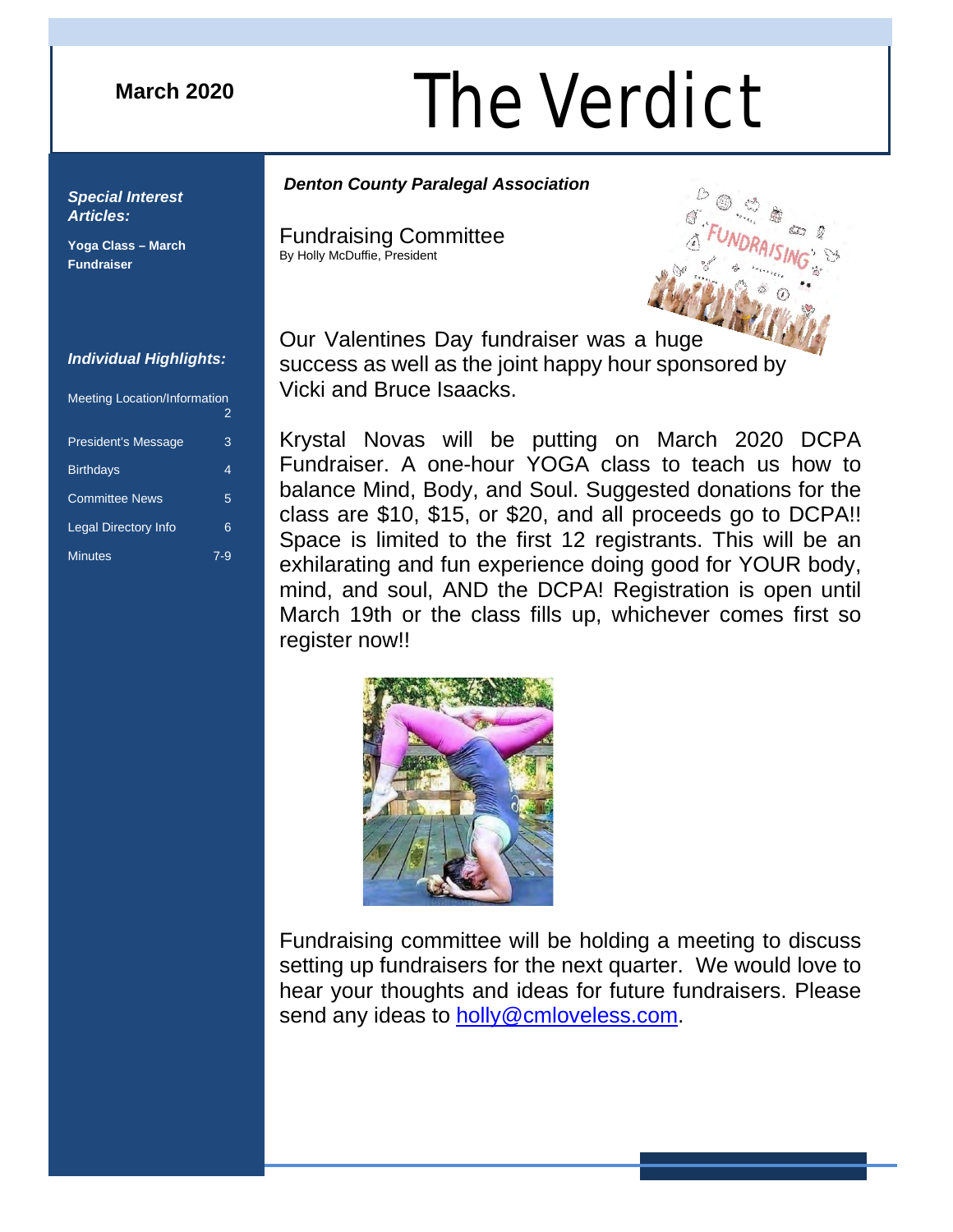# The Verdict **Page 2 of 10**

**2020 Officers**

Holly McDuffie, President holly@cmloveless.com

Carla Pressly, President-Elect Carla@youngbergfamilylaw.com

Sharron Dowdle, Secretary/Parliamentarian sharron@littlefamilylawfirm.com

> Lisa Pittman, Treasurer [lpittman@hbwvlaw.com](mailto:lpittman@hbwvlaw.com)

Jennifer Earhart, Historian jearhart@hbwvlaw.com

#### **2020 Committee Chairs**

**CLE,** Kimberly Spivey [kim.spivey@hotmail.com](mailto:kim.spivey@hotmail.com)

**Fundraising,** *Vacant*

**Legal Directory**, Lisa Pittman lpittman@hbwvlaw.com

**Membership**, Jodi Moss [jodi@nelsonlawgrouppc.com](mailto:hollyhobbie79@gmail.com)

**Newsletter**, Lisa Pittman [lpittman@hbwvlaw.com](mailto:lpittman@hbwvlaw.com)

**Scholarship**, Laura Powers Laura.powers@abdhlaw.com

**Social**, Carla Pressly carla@youngbergfamilylaw.com The Denton County Paralegal Association's Luncheons are held on the third Thursday of month, except April & December, at noon at Oakmont Country Club, 1200 Clubhouse Drive, Corinth, Texas.

# Did you know…

We have streamlined the online registration process! Go to the DCPA website at [http://dentonparalegals.org/.](http://dentonparalegals.org/) Under the Upcoming Events blue bar click the Monthly Luncheon & CLE link, then click the Register tab and provide the requested information. When registering online, you must indicate whether you plan to attend the CLE and pay for lunch, or will attend the CLE only. We encourage you to make the buffet lunch payment online. If you prefer to pay at the door, you can choose to receive an invoice during the registration process.

**Online Registration Is Required! The deadline to register for each month's meeting is the Monday prior to the meeting.** Be sure to complete the registration sequence to notify us that you will either attend the CLE and purchase lunch, or will attend the CLE only. That will help us ensure Oakmont is prepared for the number of guests who will go through the buffet line, and that we provide adequate seating for those attending CLE only. **Please note we must bill individuals who register for lunch even if they are unable to attend.**

# Directions to Oakmont

Oakmont Country Club is located in Corinth off I-35 East between Lewisville and Denton.  $\overline{\phantom{0}}$ 

- Exit 461 Shady Grove Road/Post Oak Drive
- Turn west onto Post Oak Drive
- Turn right (west) onto Robinson Road at stop sign
- Turn left (south) onto Oakmont Drive you will see an Oakmont sign in the median
- Turn right into Clubhouse Drive (second right)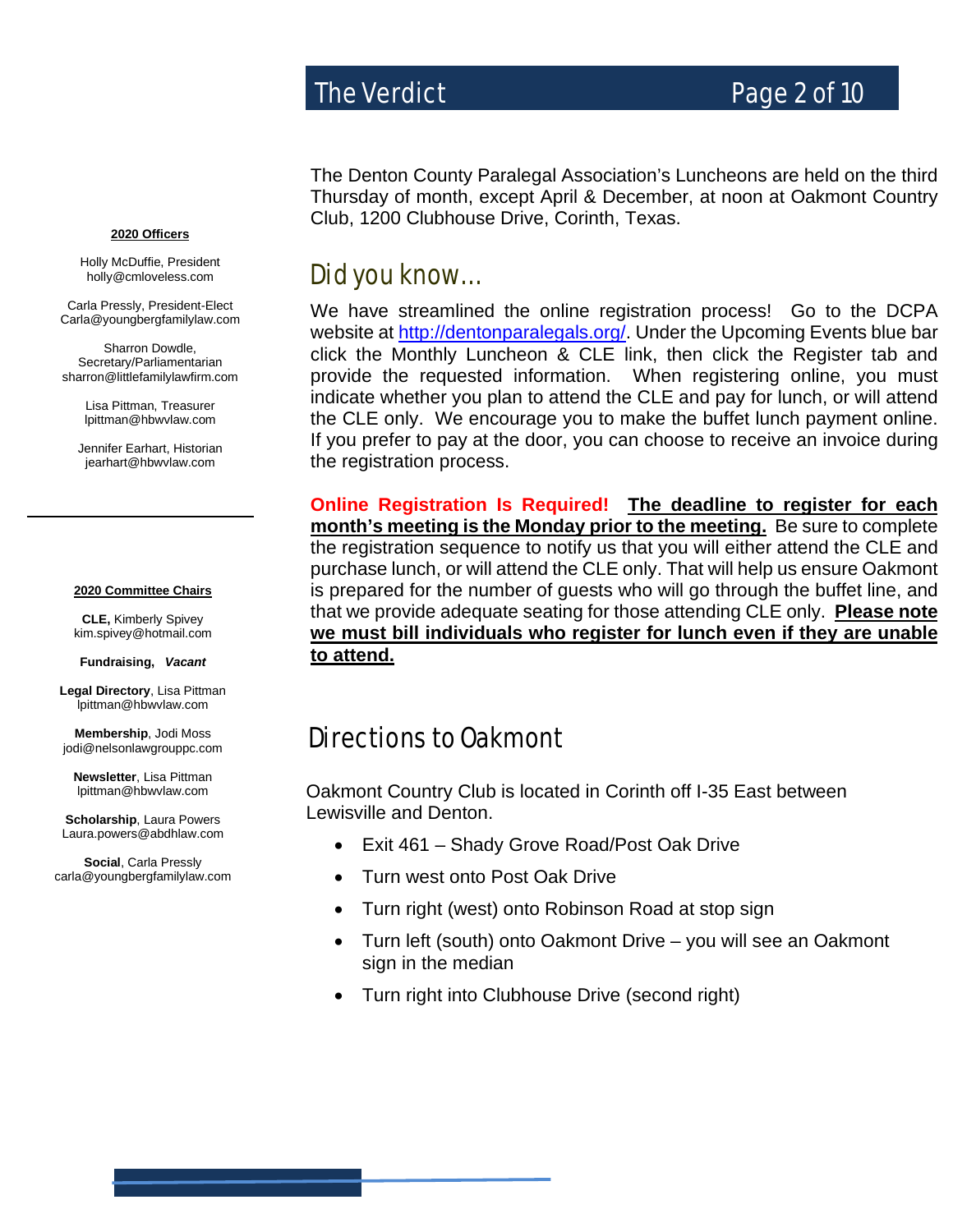The Verdict **Page 3 of 10** 

# President's Message

By: Holly McDuffie

2020 has begun at an exceptional pace. DCPA has exceeded expectations with increased participation for monthly luncheons, events and fundraisers. Guests participation and member renewals are on the rise as well. Let's keep this momentum going.

I understand with change there will be some growing pains, so I am appreciative of your patience and understanding with myself and our new committee chairs. Thanks to everyone for sharing our posts and encouraging your colleagues to join DCPA and attend our events.

We are still looking for volunteers to serve on our various committees. If you or someone you know is interested, please contact Holly McDuffie at holly@cmloveless.com or the committee chair directly.

In the next few quarters we have scheduled social/networking events, fundraisers and an incredible lineup of CLE speakers. We have partnered with a new nonprofit organization and are currently working on initiatives to give back to our veterans.

 Thank you for your continued support and efforts in helping DCPA grow to its full potential.

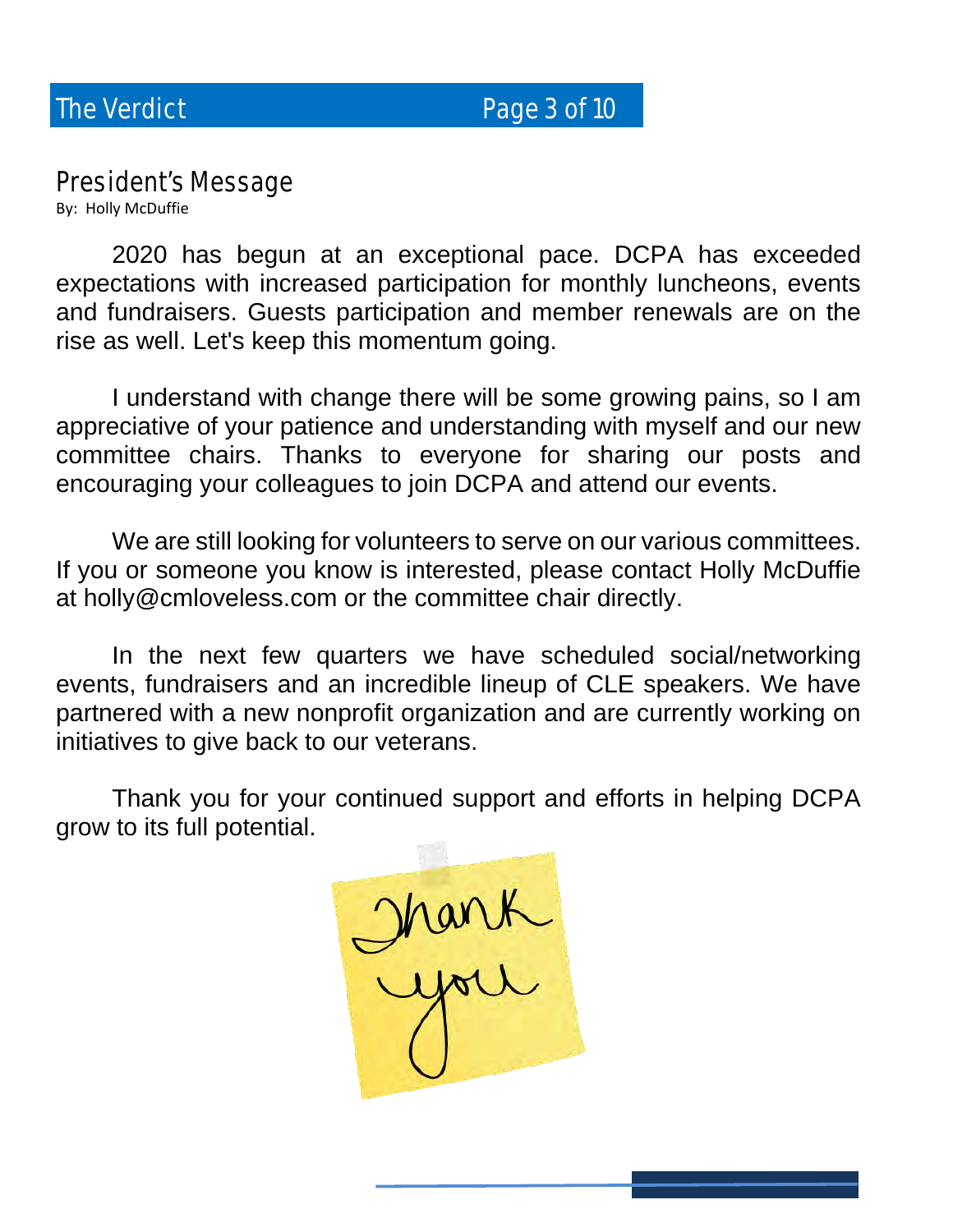# The Verdict **Page 4 of 10**

# Members Birthdays

Our members with April, May and June Birthdays are:

### **April**

Cathryn Monique Hill (4/1) Miranda Miller (4/12)

### **May**

Natalie Newlin (5/2) Jennifer Cline (5/4) Alice Hawes (5/4) Linda Lewis (5/20) Ali Silva (5/20) Dara Warren (5/24) Daphina Park (5/25)

#### **June**

Alicia Spencer (6/17)

We hope each of you have a very **Happy Birthday!** 

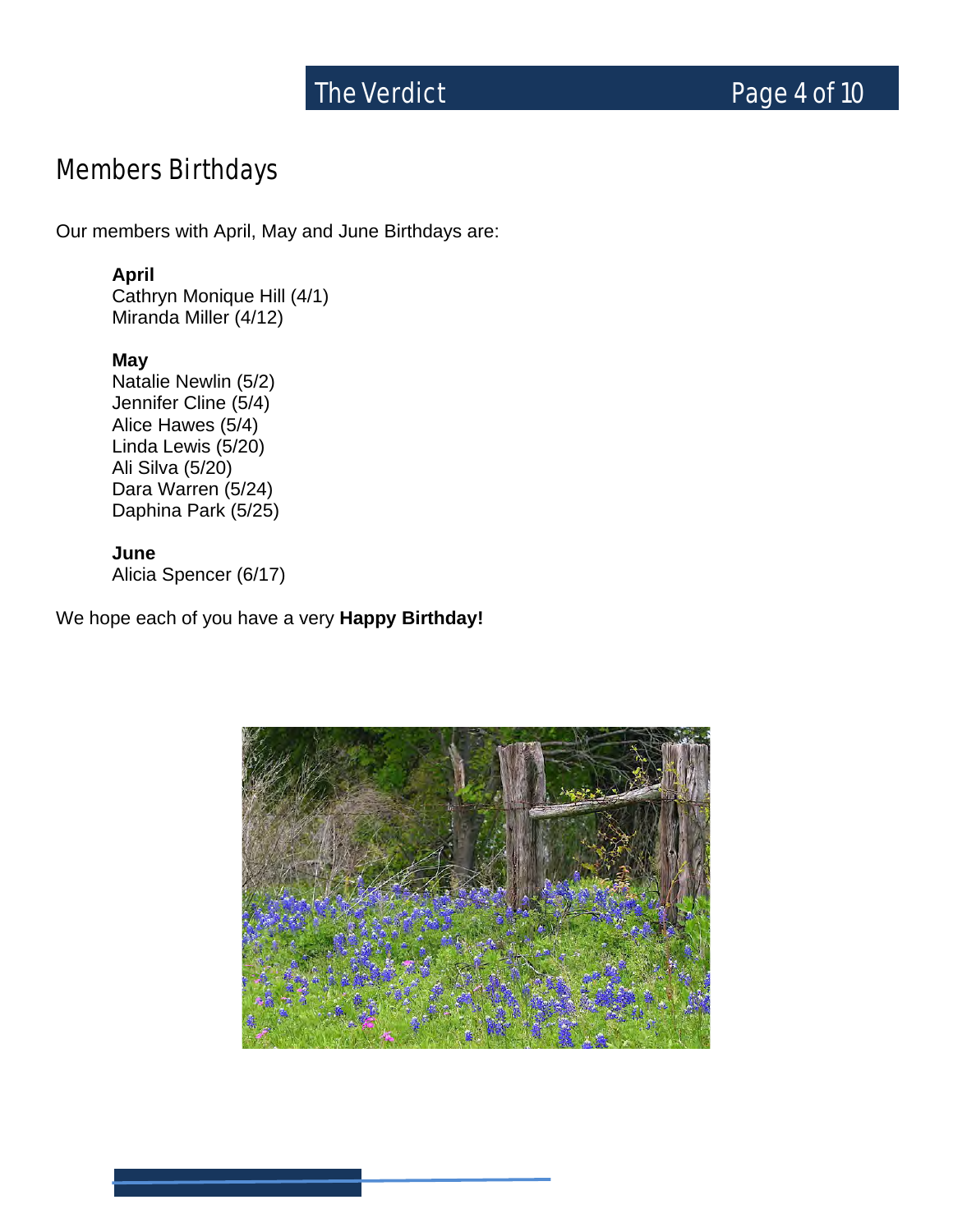The Verdict **Page 5 of 10** 

# Committee News

# **Scholarship Committee**

By Laura L. Powers, CP, Chair

DCPA awards a \$500 scholarship each October toward certification through a State Bar of Texas, Paralegal Division approved school, NALA, NFPA, and/or TBLS?

Applications are accepted from September  $1-15<sup>th</sup>$  of each year. Simply visit the DCPA website at http://www.dentonparalegals.org, click on the Resources tab, scroll down to Certification Scholarship and follow the link to download the application form and instructions.

We encourage members who are taking exams to apply! E-mail [laura.powers@abdhlaw.com](mailto:laura.powers@abdhlaw.com) if you have any questions.



Texas Board of Legal Specialization **BOARD CERTIFIED PARALEGAL** 

NALA THE PARALEGAL

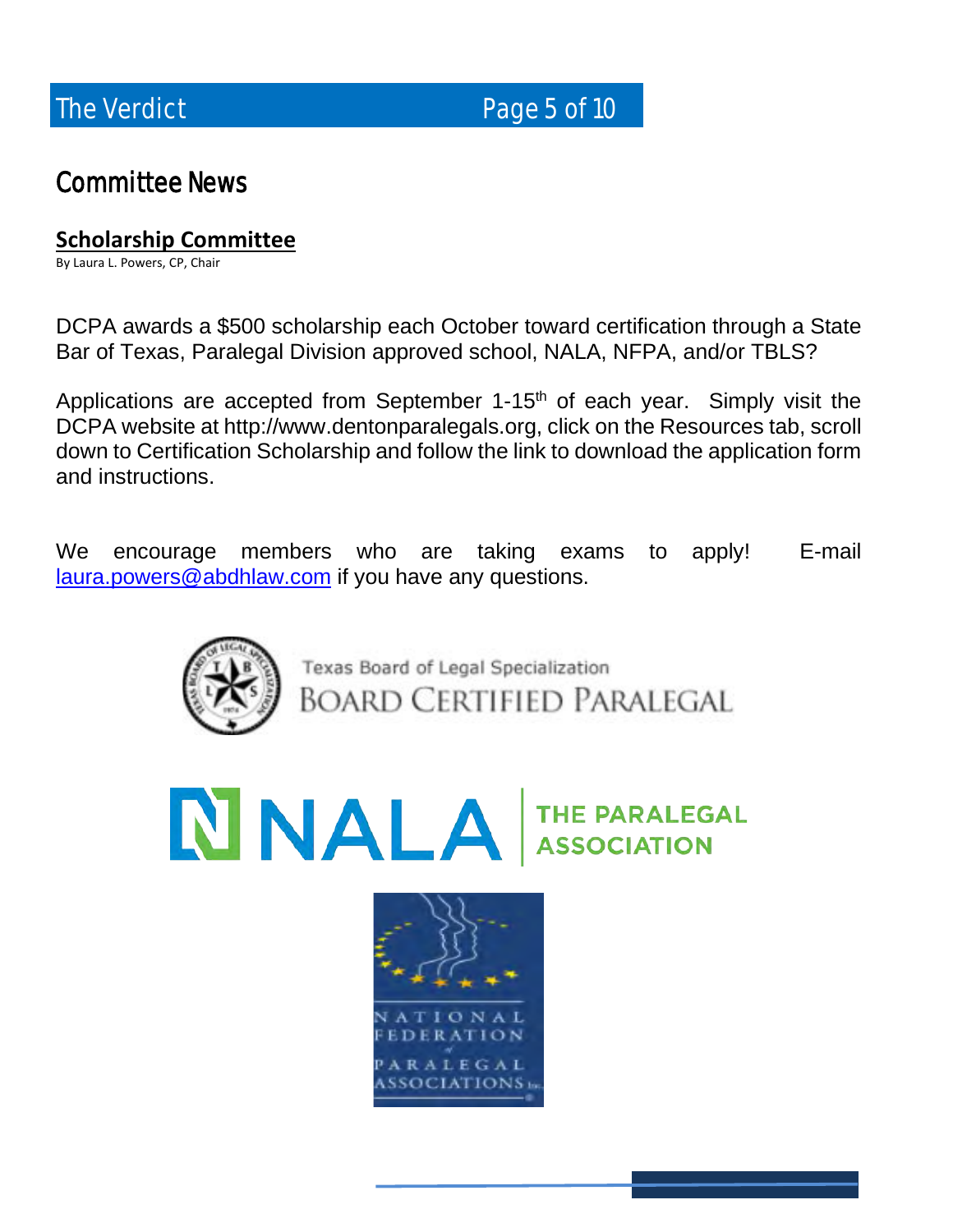# Legal Directory



The Legal Directory Committee of the Denton County Paralegal Association has copies of our Denton County Legal Directory available!

There are two options: a bound hard copy or a digital copy of the directory contained on a flash drive. We are very pleased with the finished product and are certain you will be also!

If you, or someone you know, would like to purchase one of these directories, please contact Lisa Pittman at (940) 387-3518.

Digital directory - \$15.00 (\$2.50 Shipping Fee)

Bound directory - \$22.00 (\$4.50 Shipping Fee)

Both directories - \$35.00 (\$6.50 Shipping Fee).

If you prefer to pick up a copy at no additional cost, you may do so, with advance notice to Lisa Pittman, Treasurer at (940) 387-3518 or lpittman@hbwvlaw.com.

Checks should be made payable to Denton County Paralegal Association and mailed to P.O. Box 2641, Denton, Texas 76202.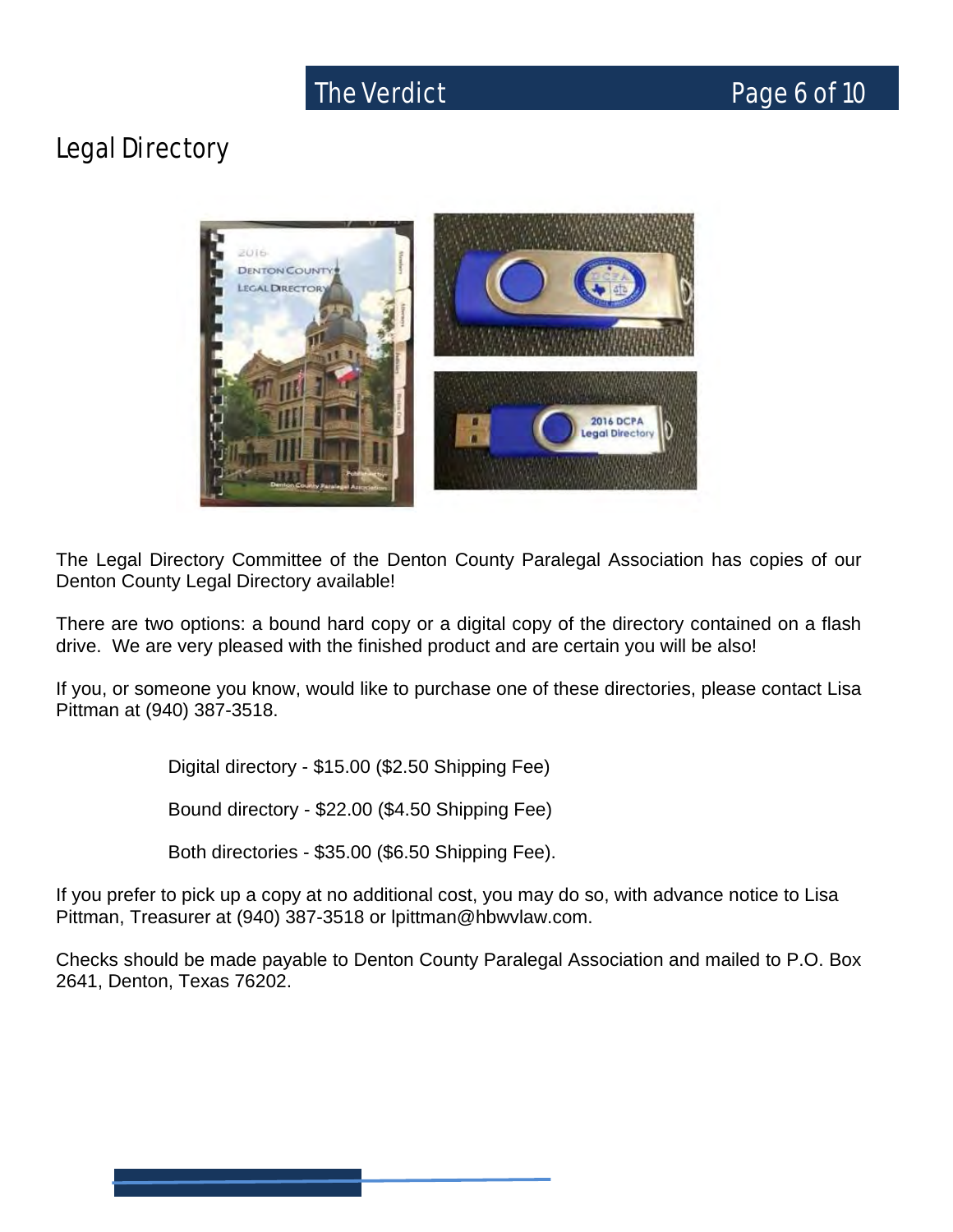The Verdict **Page 7 of 10** 

# January Meeting Minutes

*As Approved by the Membership on February 20, 2020*

President Holly McDuffie called the meeting held on this date to order at 12:21 p.m. at Oakmont Country Club in Corinth. President welcomed 12 members and 1 guest.

#### **OLD BUSINESS**

A Motion to accept the November Minutes was approved by Jenna Earhart and seconded by Jodi Moss. All Approved, None Opposed.

A Motion to accept the Treasurer's Report was approved by Daphina Park and seconded by Laura Powers. All Approved, None Opposed.

#### **ANNOUNCEMENTS**

- 1. President McDuffie introduced herself as the new DCPA 2020 President. She announced the recent meeting with the Executive Committee and the incoming committee chairs met to go over the 2020 Plan regarding changes.
- 2. President McDuffie announced the DCPA was raising the annual dues from \$35.00 to \$40.00 for all levels except students which will remain at \$25.00.
- 3. President McDuffie brought attention to the flyer on the table announcing we would be supporting a new non-profit organization entitled Next Steps instead of Friends of the Family.
- 4. President McDuffie announced we are looking at supporting the Military and their families in the near future. This idea is still in the early stages but as soon as we have something to propose we will share that information.
- 5. President McDuffie announced Jared Julian will be our February Speaker.
- 6. President McDuffie announced the CLE committee is looking for speakers so please talk to your boss and see if him/her would like to be a speaker in the coming days. If someone you know is interested, please let Kim Spivey, CLE Chair, know.
- 7. Diana Dillinger and Krystal Novas were asked by the President to come before the group and discuss the Fundraising Committee. Diana discussed the Valentine Gram. She said if you couldn't open the Valentine Gram online before, the glitch has been fixed so please try again. Diana asked that you pay for a Valentine Gram online on the DCPA website. Diana stated this year's Valentine box would be well filled with delicious treats unlike last year when the DCPA received numerous complaints that the boxes were not adequately filled.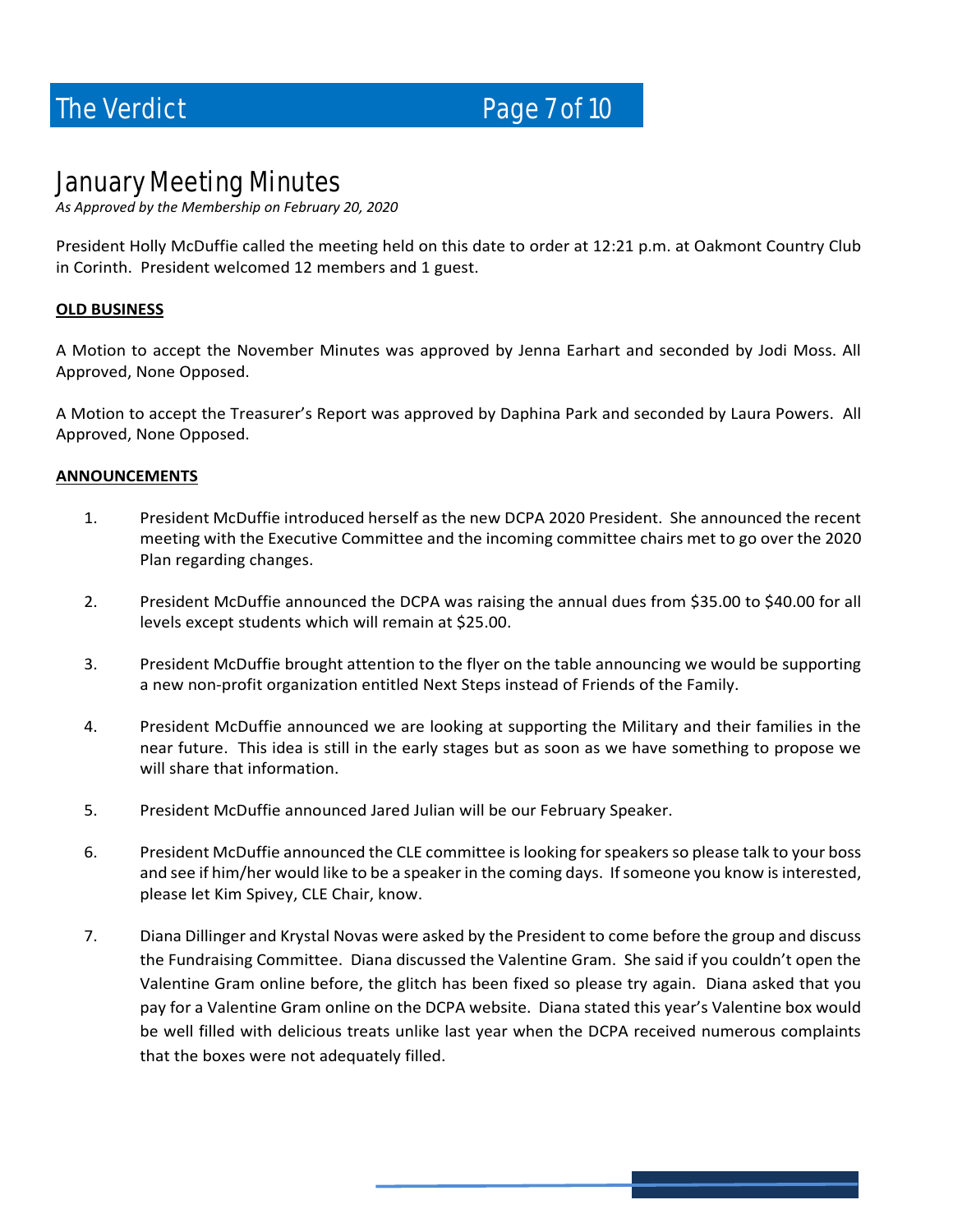# January Meeting Minutes Con't

Diana is asking that if you would like to assist the Fundraising Committee with assembling these Valentine Gram boxes to please come to the law firm of Hayes Berry White Vanzant on February 12, 2020 at 4 p.m. They would *love* for you to help. Diana also stated she would bring a snack for nourishment for those filling the boxes. Krystal added to please get involved with their fundraising through Facebook and word of mouth with your friends. If you have any questions to email them, which is on the flyer. And to please Spread the Word!

- 8 President Holly asked Diana if they would consider having the Dove Chocolate Tasting again. Diana responded the DCPA profited \$150.00 which she believed was pretty good considering there was short notice. One example Diana gave of their product was a chocolate martini. Krystal commented everything they served/sold was infused with chocolate. Diana said it was fun.
- 9. Krystal Novas said she contacted the County Judge Assistant, Sheryl Knight, to inquire as to a fundraising option of doing Yoga class on the square in downtown Denton. She is waiting on a response.
- 10. Jodi Moss, Membership Chair, stated she believed Membership awareness has gotten lost in the shuffle. She stated she believes we are in agreement we are a Professional Association and thus we need to get out attorney's involved. Membership chair, Jodi Moss, believes we need to be involved with organizations so our membership will increase. She stated we are all on the same team so what are the tools we need to accomplish this and get others excited to want to join. We need to increase interest and participation. Knowledge is power. And it takes all of us to make this work.
- 11. Laura Powers stated to Membership Chair, Moss, she would be willing to help this committee.
- 12. Diana Dillinger stated she felt it would be great if we could get students to participate. Perhaps have a cocktail reception for the students. We could have students meet paralegals once a semester
- 13. Jodi Moss stated Brent Nelson has finished remodeling and is now currently looking for an attorney to join their firm. Email Jodi if you know of an attorney who might be interested.
- 14. Carla Pressly, Social Committee Chair, introduced Sharron as her Social Committee Member for 2020. Carla stated she has already started on the Christmas Social for next year. Dropping hints like *you may gnome it or you may have to crack the nut to figure it out!* Also, Carla stated she has an appointment with Briarwood Retreat Center next week to take a tour of their facilities again. Carla also is thinking about doing something different for Paralegal Day~stay tuned!
- 15. Laura Powers, Scholarship Committee Chair, stated she has been here a year and is looking forward to being in the DCPA. Laura asked the members to email her should they be interested in a Scholarship.
- 16. President Holly McDuffie stated to the members how excited she gets when she sees the enthusiasm of people when she walks into the room. President McDuffie wanted to thank everyone for trusting in her this year!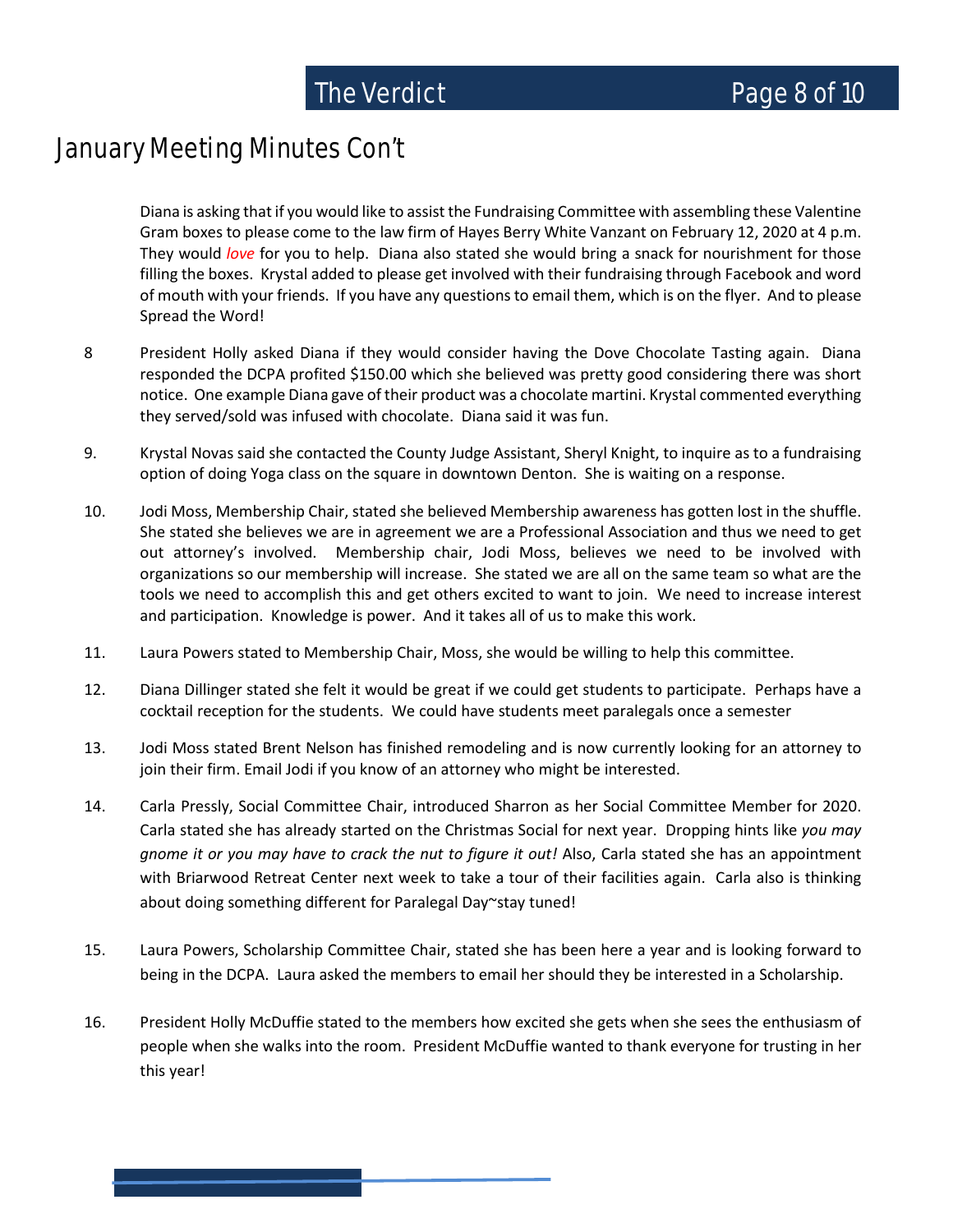# January Meeting Minutes Con't

- 17. Historian, Jenna Earhart, wanted to add plans are in the works for a Spring Seminar. If you know of any attorney who would like to speak, please let us know. So far we only have enough speakers to fill a half a day. The Spring Seminar is April 3, 2020. The jury room has already been reserved.
- 18. Daphina Park stated she has a forensics investigator that she could see if she would speak at the Spring Seminar.
- 19. Neal Ashmore is looking for a family law paralegal.

#### **ADJOURNMENT**

There being no further business, President McDuffie adjourned the meeting at 1:03 pm.

#### **DOOR PRIZE**

Carla Pressly won the January 2020 DCPA prize of Ghirardelli Chocolate Coffee, Dark Chocolate Hot Chocolate and Milk Chocolate Hot Chocolate and a beautiful Ghirardelli mug.